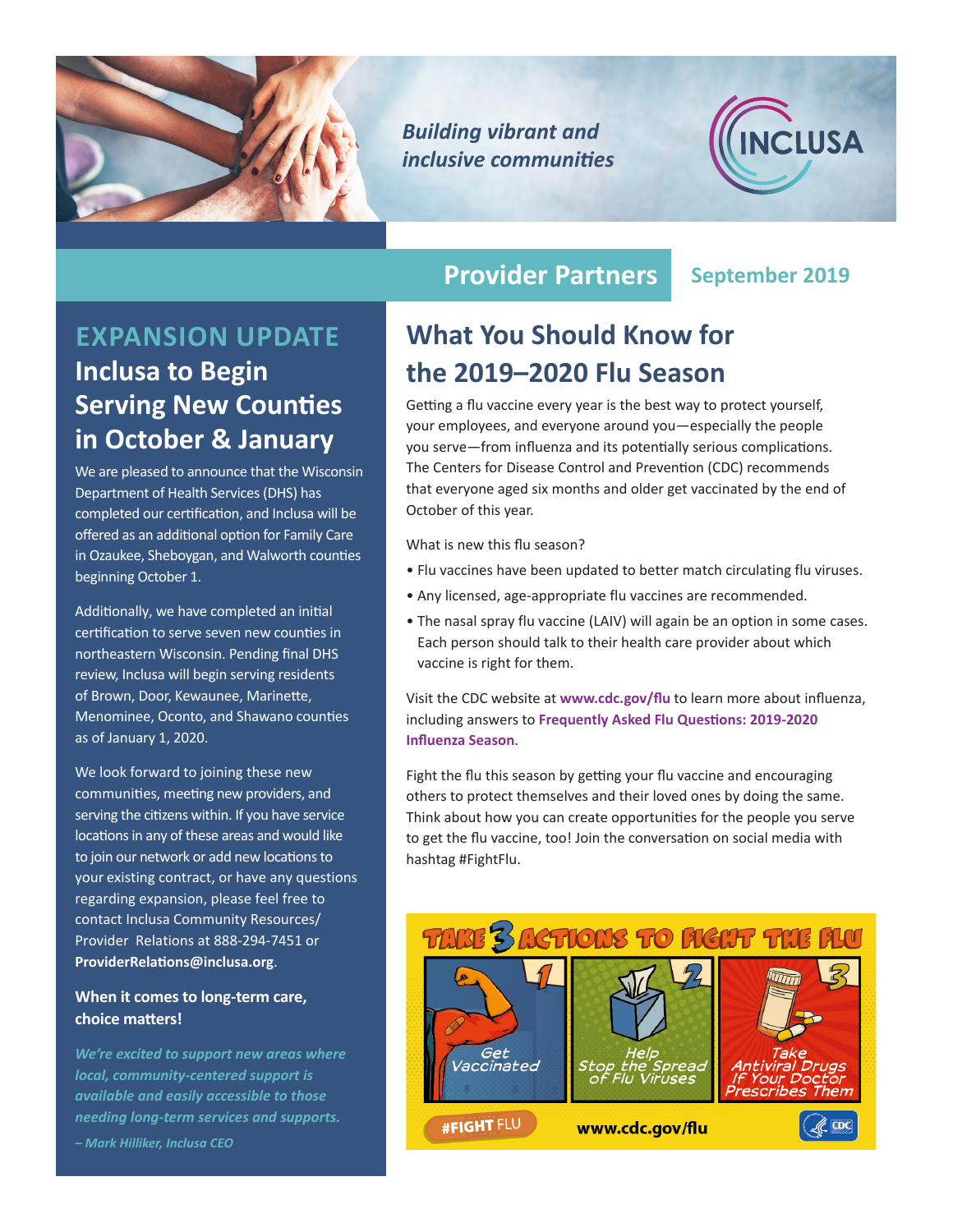### **New Centralized Toll-Free Number Coming October 1**

We are excited to let you know that Inclusa is working toward a centralized toll-free number to reach all Inclusa offices and departments. Implementing a centralized toll-free number will simplify processes, procedures, technology, and usage for members, providers, and other stakeholders by only having one phone number to call for all needs and services. This will also improve customer service outcomes by calls being answered and handled in a consistent manner throughout Inclusa.

**Effective October 1, Inclusa's unified toll-free phone number will be 1-877-622-6700**. An automated attendant will route calls to appropriate teams or departments based on the options a caller selects in the automated attendant menu. A dedicated reception team will be established to answer all inbound calls that are not routed to specific care teams or departments.

- With the initial October rollout, current Inclusa regional and local office telephone numbers will be forwarded to the centralized toll-free line, with a plan for those numbers to be decommissioned in six months. Inclusa staff will retain their current direct-dial numbers.
- The Provider Relations and Authorization & Claims Support numbers will not change on October 1. Information about the rollout for changes to these numbers will be forthcoming.



• The WPS/Family Care Contact Center toll-free number (1-800-223-6016) will not be changing, and you should continue to use this number for claim status questions.

This change will assist in ensuring that you continue to receive the high level of dedicated collaboration and support from Inclusa that you have been able to expect through the years.

### **Changing the Way People Think, Talk, and Act About Dementia FREE INFORMATIONAL SESSION FOR YOUR ORGANIZATION!**

**WHAT:** Dementia Friends Informational Session, presented by Inclusa Dementia Champions.

**WHO:** Anyone can become a Dementia Friend.

**WHY:** In the time it takes for this 60-minute session, approximately 55 people in the United States will develop dementia. People with dementia need to be understood and supported in their communities. You can help by becoming a Dementia Friend.

**WHEN:** Schedule with Inclusa when it works for you, your team, and your organization.

**WHERE:** Wherever is most convenient for you.

**COMMITMENT:** Turn your understanding into action. You decide, no act is too small!

**CONTACT:** Carla Lundeen at **[Carla.Lundeen@inclusa.org](mailto:Carla.Lundeen%40inclusa.org?subject=)** or 608-785-6271 for more information and to schedule a session.

**LEARN:** Check out these resources to learn more:

- Visit the **[Dementia Friends Wisconsin web page](http://www.wai.wisc.edu/dementiafriendswi/index.html)**
- View this **[short video from Dementia Friends USA](http://vimeo.com/303749825)**

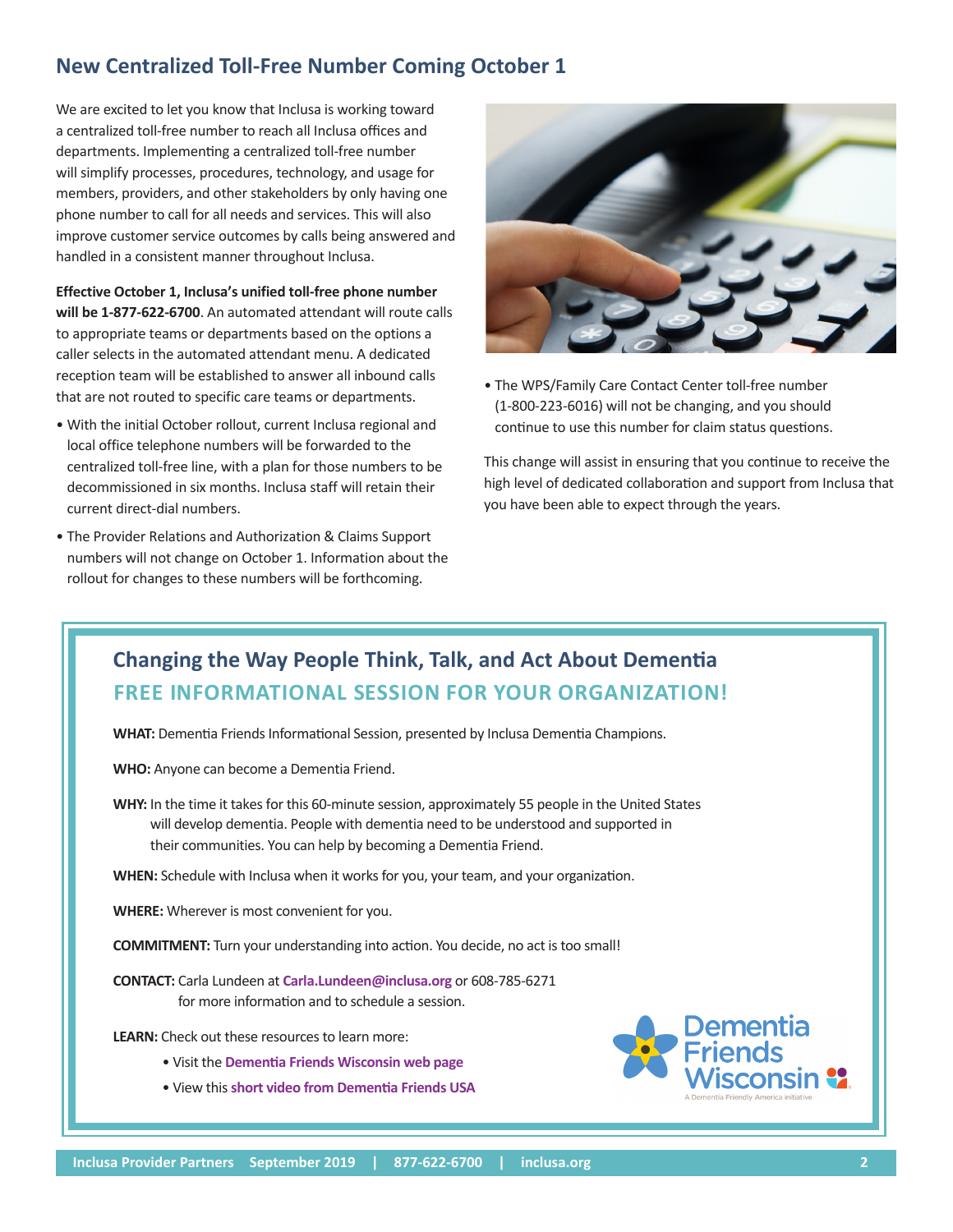### **Dementia and Challenging Forms of Communication (aka Behaviors)**

When someone says, "so and so's behavior…" what comes to mind? Maybe descriptors such as demanding, difficult, or defiant?

The Inclusa Dementia Toolkit defines behavior as a form of communication. We all communicate through our "behaviors," but unfortunately when someone is diagnosed with a type of dementia, we tend to label behavioral communications as negative.

These communications are negative to us because we do not understand their "language," so they are challenging to us. Having a language barrier can interfere with a person's needs being met, sometimes causing offensive and/or violent behavioral communications, which can lead to caregiver burnout. The toolkit was developed to help mitigate this.

The toolkit facilitates a collaborative process, with members of the person's support system working together to develop an individualized plan for each "behavior" to better support the person living with dementia, as well as the caregiver, family member, and/or provider.

The toolkit is comprised of the following documents:

- 1. History Form
- 2. Observation Form
- 3. Problem "Behavior" Flowchart
- 4. Plan of Action Form

To learn more and to access the Inclusa Dementia Toolkit, go to **[www.inclusa.org/providers/](http://www.inclusa.org/providers/resources/dementia-care-resources) [resources/dementia-care-resources](http://www.inclusa.org/providers/resources/dementia-care-resources)**. For additional information or to schedule a presentation of the toolkit, please contact any one of the following:

- Nancy Tischbein, Inclusa Member Relations Manager 715-635-5420, **[Nancy.Tischbein@inclusa.org](mailto:Nancy.Tischbein%40inclusa.org?subject=)**
- Becki Mein, Inclusa Regional Operations Senior Manager 715-635-5403, **[Becki.Mein@inclusa.org](mailto:Becki.Mein%40inclusa.org?subject=)**
- Cindy Melander, Inclusa Certified Screen Specialist 715-398-2615, **[Cynthia.Melander@inclusa.org](mailto:Cynthia.Melander%40inclusa.org?subject=)**

**Remember: You are not in this alone. Reach out for support!**

### **COMING SOON: Weekly Vacancy Survey for AFH/CBRF/RCAC Providers**

Inclusa would like to enhance our partnership with your organization! We feel there is an opportunity for us to optimize the services of our residential providers and minimize the number of inquiries made by our organization to yours regarding vacancies. In order to achieve this outcome, we are finalizing a process for sending a weekly survey via email that you can use to let us know whether you have any openings.

In this way our Interdisciplinary Teams will have the most up-to-date vacancy information, which will reduce vacancy inquiries to your facility. In order for us to have the most current vacancy information, we ask that you complete this survey on a regular basis. We are very excited about this opportunity to better partner with you. Please watch for this survey email in the near future.



# **DEMENTIA Did You Know?**